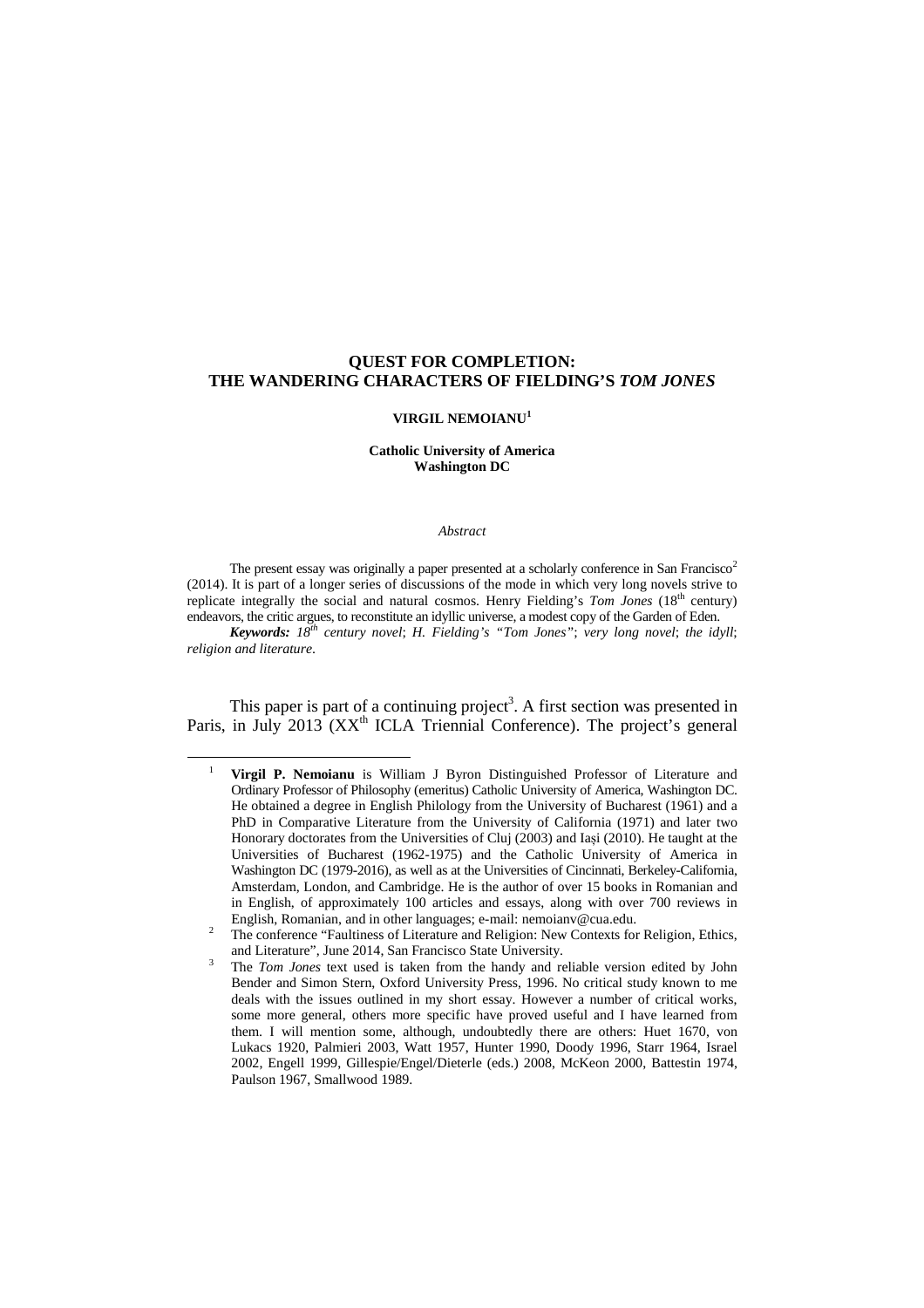argument is that there are a number of "very long novels" the purpose of which is to replicate cosmic Creation as a whole (natural, social, ethical). The novels of this kind can be divided in several categories. Among these "very long novels" I enumerate novels of picaresque movement, novels of individual growth, social community novels and others yet. One category among these comprises novels founded on the authors' conviction that immanence can replicate transcendent creation by (re-)building an idyllic society.

Here I will deal mostly with one novel, emblematic for the "idyllic walk", namely with Henry Fielding's *Tom Jones*, which I regard as an outstanding example of this kind. Its action is placed in an imperfect world, but one that seems to aspire toward a restored paradisiac condition. I am aware that we should also pay attention to a number of other prose works (longer or shorter) that are in many ways akin to *Tom Jones*. Some of these will be mentioned somewhat briefly at the end.

I will begin by pointing out that here I am not engaged in the examination of the interface literature / religion in *Tom Jones*, although this was and has remained an under-studied issue and although it is quite fundamental for a full grasp of Fielding's intentions and style. To provide just one example, it should be said that the binary opposition Tom Jones / Blifil is an echo and variant of recurring Biblical situations: Cain and Abel (Gen IV, 2-16), Esau and Jacob (Gen XXV, 20-XXXIII, 20), perhaps most obviously and significantly the parable of the Prodigal Son (Luke, XV, 11-32). Such echoes have to be placed in the context of Fielding's pointed reserves and mocking critiques of institutional and dogmatic churches, which in turn is counterbalanced by similar reserves and ironies vis-à-vis rationalist secularism. Other parallels of this kind would deserve attention: Tom Jones as a Moses-like foundling (Exod II, 2-20), the author and narrator as "Creator", the God-like features of Squire Allworthy and so on. But, as I said, it is not my intention to dwell upon these.

Rather, my purpose is to sketch out the construction of the Cosmos by the innocent, imperfect, but basically good individual. Tom Jones as a teenager and a very young man is a "man without qualities" (*Mann ohne Eigenschaften* – close to Musil's sense). He is classless, origin-less, devoid of organic attachments, of modest knowledge, even more modest in his judgments of his environment and of the human world surrounding him. He relies on physical and athletic prowess, as well as on spontaneous instincts, on a basic natural kindness and virtue. In some ways he can be described as a "noble savage". Tom Jones' imperfections are also eloquently presented. He is impulsive and undisciplined. His energetic and, in fact, unselective eroticism prevails over all his options or quests for virtue, piety, and sentimental attachment. Perhaps most important however are Tom's glaring gaps in cognition and information. Indeed, ironical as it may seem, the first eighteen or twenty years of Tom's life are sheltered, his horizons are limited to a minimal slice of land in the county of Somerset and to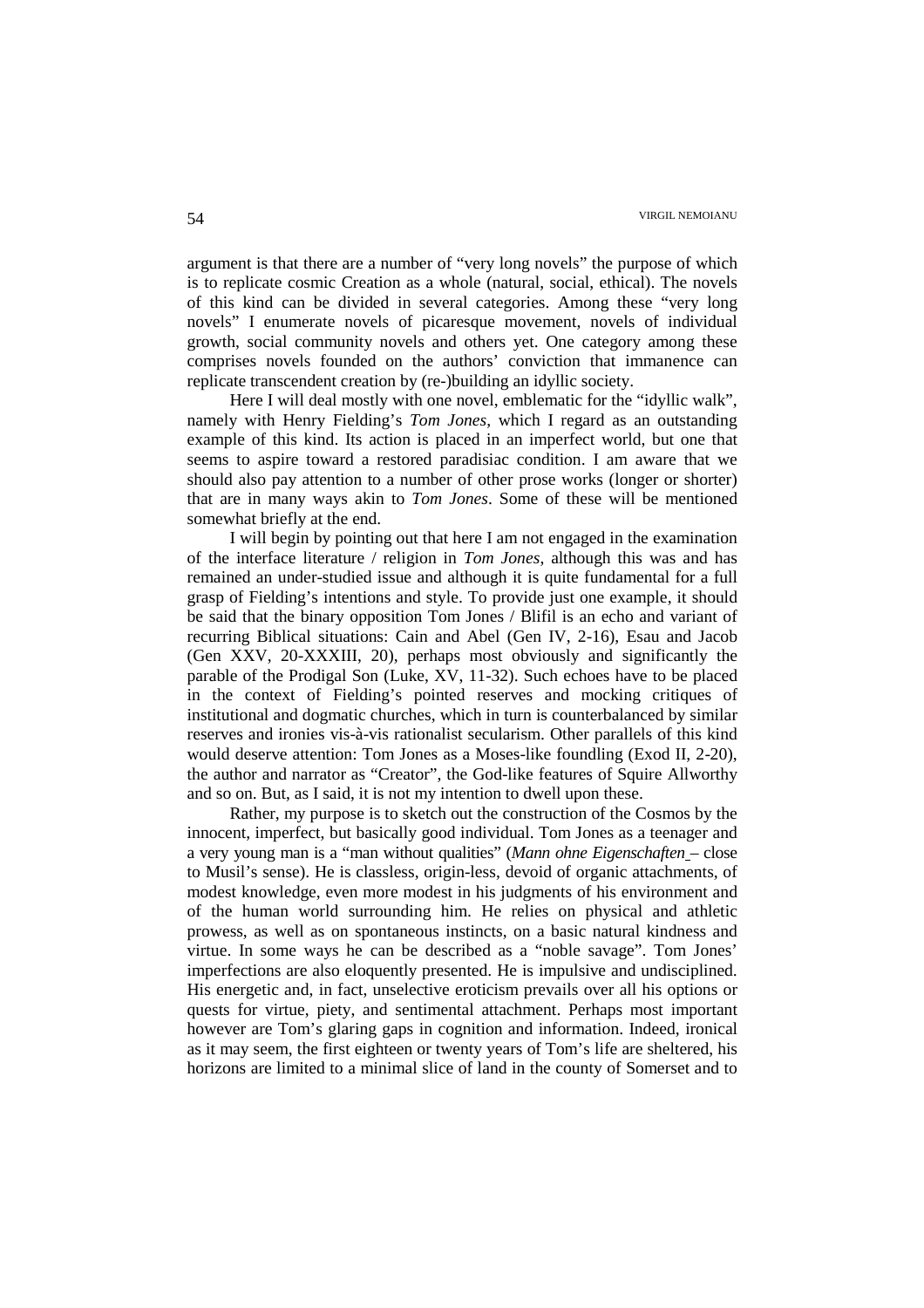a minimal section of the earth's inhabitants. Diversity is practically unknown to him. The outside world is *terra incognita*.

The brutal and unexpected jolt that propels him outside this tiny social island makes him unhappy perhaps, but above all leaves him flabbergasted, disoriented. Tom Jones will from now on be engaged in a process of cognition and of construction.

The readers are invited to stop here for a moment and to ask themselves a key question. Who is the world-constructor in the novel? The narrator or else the title-character? The question is not easy to answer. On the face of it, we have an omniscient author, who at most, plays with the reader, withholding elements of information, communicating partially with us, in fact misinforming us occasionally, at least by suggestion or by incomplete clues. Nevertheless we find that the center of the narrative world is Tom's mind and soul, his grasp of sensations, images, facts, and patterns that he gradually encounters, accumulates, or has to put together constructively. Perhaps the most plausible way to describe the formula of the novel is to say that the author / narrator functions as a guide and enveloping protector of the slow, largely disorganized cosmos-construction work of the main character.

 In any case, the early years of Tom Jones are spent in what could be described as an imperfect idyllic world. In a very superficial way we may get the impression that this is a paradisiac environment, at the center of which we find a benevolent deity-like figure (Book I, chapter 2, chapt. 4, chapt. 9; Book II chapt. 6, and elsewhere) who dispenses kindness and, seldom, mild punishments, more often well-intentioned admonishment and advice. Around Allworthy are grouped in successive circles relatives, friends, dependents, local inhabitants. Their existence is mostly static and predetermined. However, imperfection, vice, and sin slither their way into this pseudo-paradisiac environment. There are several levels of reality that the reader comes to discover step by step and there are faces and angles that become visible slowly, in time; these may change in radical ways the opinions and judgment that we have formed initially. Thus the Reverend Thwackum and Mr. Square, who were supposed to be complementary faces of humanist rationalism and religious piety are both very far from acting and being what they are supposed to be (Book IV, chapter 4 offers one of their disputes).

There is not much difference between the faults of the poorer and those of the higher classes. "Black George" (Seagrim), a beneficiary of Tom's compassion, is in fact a blackguard and a treacherous thief. Squire Western is a simple, rather stupid, roughly-hewn individual; he is impulsive, violent, incapable of tender understanding, even though he is basically kind. His sister is pretentious, devoid of the sophistication and subtlety that she claims for herself. Bridget Allworthy cloaks her sexual indiscipline in hypocritical phrases and in empty gestures of piety and good manners. She has a child out of wedlock (from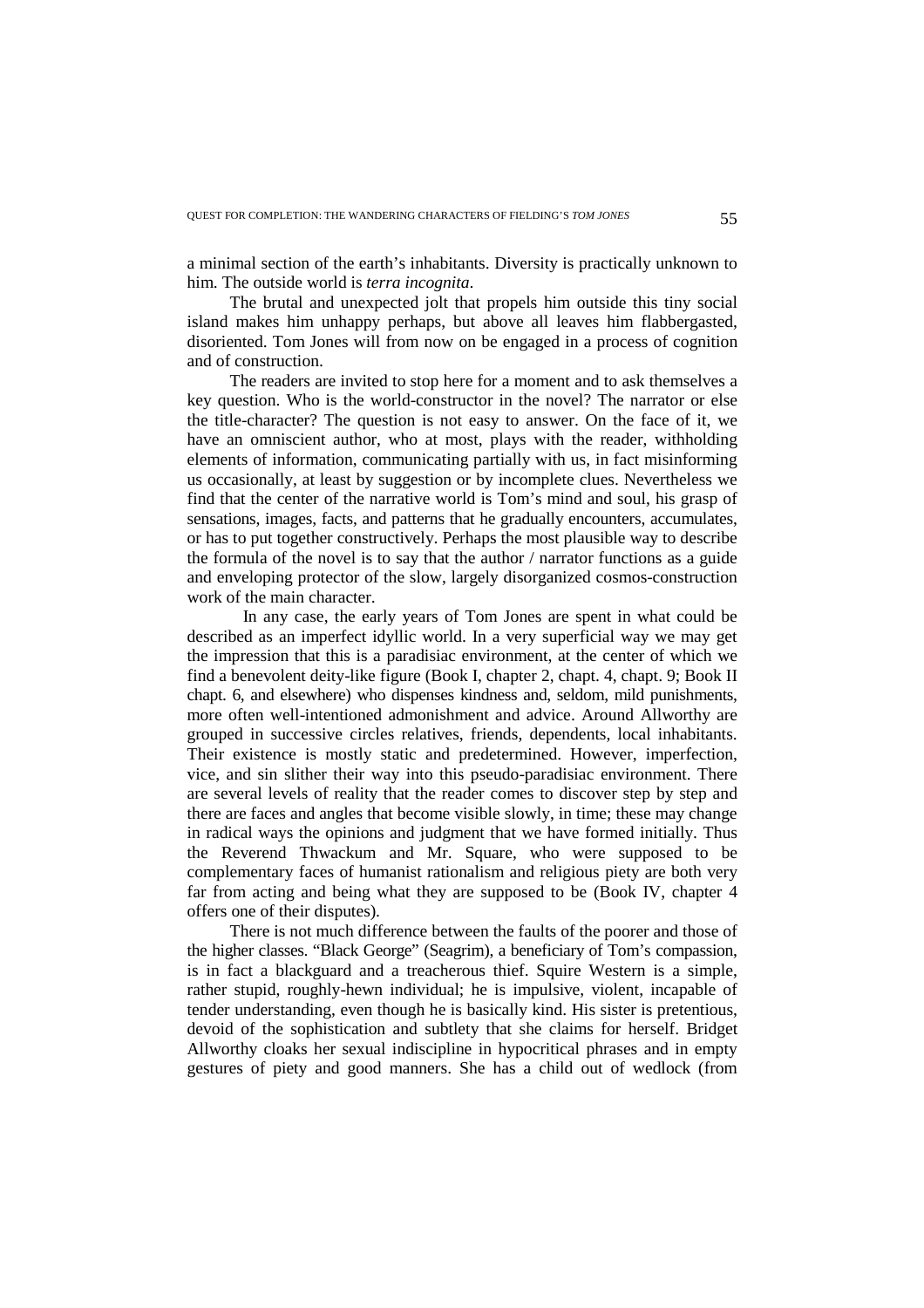young Summer), as we find out at the very end of the narrative, and is happy in the short-lived married embraces of Captain Blifil (a gold-digger, somewhat brutal and fully mediocre) with whom she produces a second son.

Alas, in many ways the most imperfect of the group turns out to be Squire Allworthy himself, who despite his good intentions and unquestionable virtues is fully naïve and largely incapable of understanding the realities of his social environment. The world of the novel could be labeled a *deformed* Neo-Platonic scenario and model. The originating center is not one of perfection and unity, but is already seriously damaged. We have therefore to accept that the ensuing adventures are fully *necessary*, in fact indispensable. The return to the originating center, here the evolutionary world-creation, is an operation of repair, correction and improvement, from a cognitive, as well as from an ethical point of view. A better world is constructed, as well as reconstructed or ameliorated.

This operation begins with an explosion triggered by both Tom Jones and Squire Allworthy. It is based to a certain extent upon misunderstandings or unintentional errors. Tom Jones genuinely loves Sophia Western, a love that is reciprocated. Nevertheless he engages in sexual actions with his old sex partner Molly Seagrim; even there he is chivalrous and tries to protect the girl's reputation against Pastor Thwackum and step-brother Blifil. He is truly worried by Allworthy's illness and grieves what he expects to be his protector's approaching death, but this is misunderstood and misrepresented by Allworthy's dependents and "courtiers". In turn Allworthy is all too quickly ready to believe these badmouthing vassals and all too fast prepared to blame Tom Jones' relatively minor peccadilloes. The conjunction of these sets of faulty information and interpretation will lead to the explosion and to the exile of Tom Jones, but also to the beginning of the world-construction and worldhealing that is the essence of the narrative. We should be aware that an auxiliary and contributing factor is the irrational impulsiveness of Squire Western and the desperate confusions of his daughter: a persistent erotic attraction combined with disappointment and misunderstanding of her lover's behaviors. (Books V-VII)

It would be specious to pursue chronologically the adventures of Tom, Sophia, Squires Western and Allworthy, as well as of those surrounding them. The ensuing world-construction is not primarily comprehensible in diachronic or successive terms, but better as a structure, and also as a process of cognition. I will therefore confine myself to enumeration. The environment of the numerous and various "walks" is more often than not peaceful and delightful, most characters are benevolent, if flawed, their foibles and faults are relatively modest. The building bricks display broad diversity in terms of both social and moral outline.

Who are the truly *evil* figures? Ambitious envy and cupidity are features of Blifil; yet he does not go all the way to violence or cruelty, and when finally defeated accepts quietly his new status. Black George is a felon, but his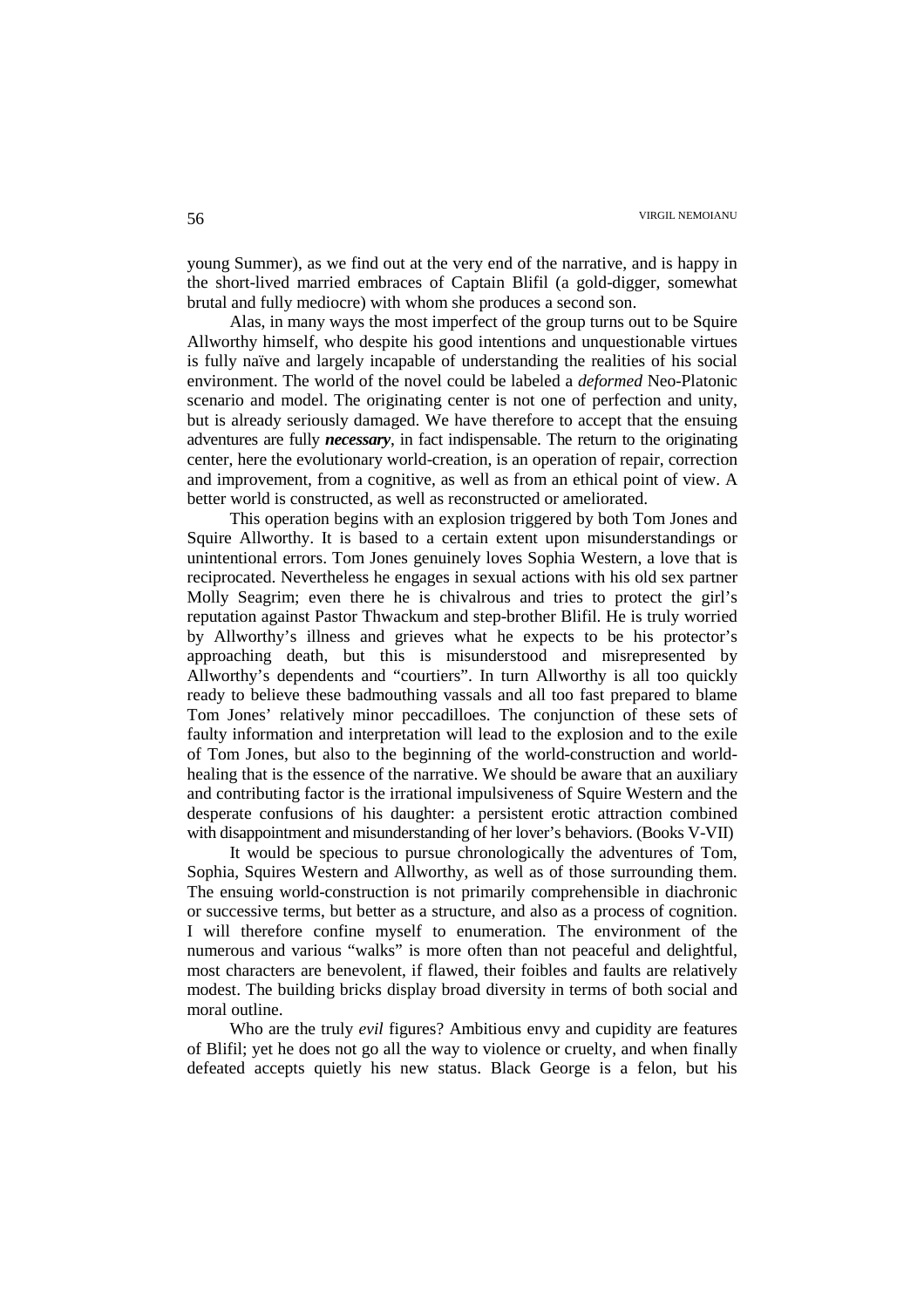environment explains to a good extent his character. Others, such as Squire Western, have smaller foibles: he is impulsive and thoughtless, but fundamentally kind-hearted. His sister is smug and pretentious, but not malevolent. Lawyer Dowling is shifty and cunning, but one can argue that in the end he "sees the light". Lady Bellaston is certainly unpleasant in all her unslaked sexual thirst and erotic intrigues, but we recognize in her background a kind of desperate desire for peace, normality, and quiet satisfaction. Others, such as Partridge, Square, Pastor Supple, and even Thwackum are more comical than outright disagreeable. This is not an infernal world, just a somewhat *imperfect* one. There is an important implication here: the human material with which the imitative world-constructor (whether Henry Fielding or Tom Jones himself) has to work and which he has to shape and heal is not excessively difficult or recalcitrant.

Now, as to the structures that gradually give form to the newly resurgent and improved social and natural cosmos; as I just said, they are likewise best recognized in a non-chronological enumeration. In as far as nature is concerned, not much improvement or additional building is required. The truth is that Somerset county provides ample zones and diversities of natural elements. We have wide forest areas, cultivated agricultural lands with rich harvests, rivers and ponds, extensive, even elegant gardens, affluent country-houses, as well as modern dwellings, along with a number of poverty-stricken shacks, wild and free animals in field and wood, but also domestic animals. Tom Jones is early on familiar with all these and he functions in a relaxed and, one might say, amicable way with all of them. He rides, hunts, and shoots, loves nature, and circulates freely, with rather obvious pleasure inside this world. His ignorance and incompletion begin at the borders of the more sophisticated social world. It is here that his labors and his tribulations will have to begin.

This labor is on the one hand the cognitive creation of the urban half of the universe, but it is also a process a self-creation. Let us not forget that "The History of Tom Jones, A Foundling" is to a good extent also a *Bildungsroman*, not without attention to virtue, piety, self-discipline and the normalities of socialization.

Instantly upon the "explosion" and his exile Tom Jones' world expands well beyond the rural environment in which he had grown up. The world now gradually constituted is by no means the Garden of Eden, but a complex, in many ways still imperfect cosmos, much as the Biblical (post-Edenic) one. Tom Jones is attracted by a sea-faring career, as he tries to reach Boston (Book VII), he discovers the Civil Wars and other political conflicts plaguing Britain, he is engaged in the military, becomes familiar with both officers and soldiers (Book VII). He encounters robbers, and gets acquainted with the life of roadside inns (Books VIII-X). Tom Jones makes the acquaintance of bands of Gypsies, as well as of beggars (Books XI-XII) but almost at the same time enters the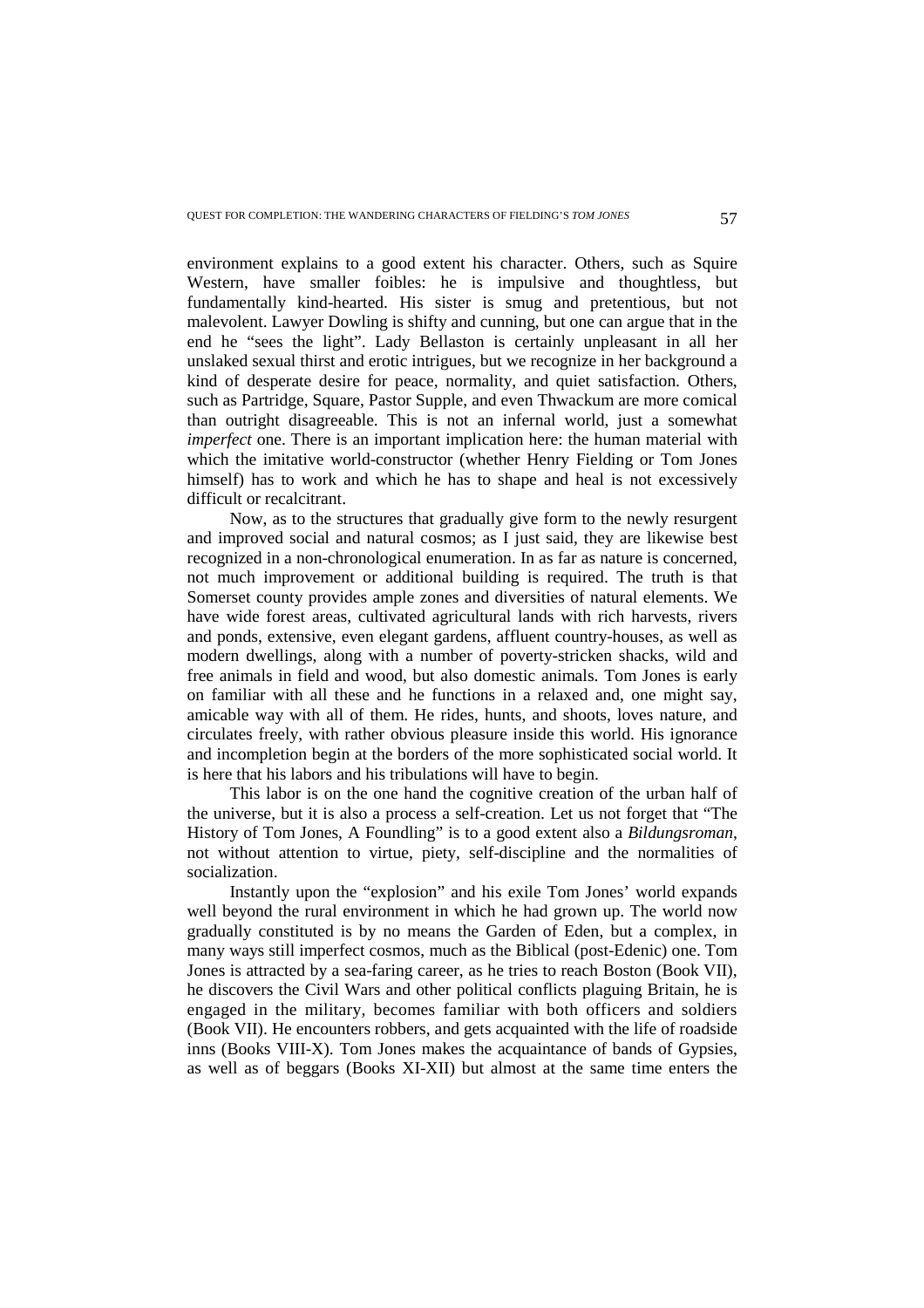world of high aristocracy: an Irish peer, Lady Bellaston (Book XIII and later), Lord Fellamar (Books XV-XVII) and others. We should remember that Allworthy and Western, important as they may have been in their own circles, are merely country squires. Tom Jones and a number of other characters discover and mentally reconstruct the metropolitan center of their country, London, with all its multiple facets and sections. Tom has also the experience of jail and lives briefly under the threat of even more serious legal punishments. This in turn is the consequence of a duel, again an activity of the upper layers of society. There can be no doubt that the universe now inhabited by Tom Jones is a complete, rounded, and complex one, full of contradictions that the young man had not even imagined.

An important dimension here is that this is not a static, fixed universe, but rather one based on unceasing dynamic movement and interaction. Not only Tom Jones, but also Sophia Western and her father had hardly ever crossed the borders of their native county, and this is true to some extent even about Allworthy. The "explosion" (as we called it before) leads to movement and action by practically all main (and a few secondary) characters present in the first five or six books of the novel. These characters now travel incessantly and their routes intersect time and again. We might say that we are now faced with an agitated and multicolored humanity trying to retrieve an original goodness; it will be recaptured at the end, though more by suggestion and hope, than in actuality.

Briefly and incompletely, Mrs Waters flies up and down the British Isles, sometimes known, sometimes incognito. Squire Western impulsively runs toward London, sometimes reaching it, sometimes not. Harriet Fitzpatrick (Sophia's cousin) is an escapee from an abusive marriage, pursued by her thuggish husband. Partridge (grade teacher, barber, servant, crafty adventurer) is on the run, attached to Tom Jones. Lawyer Dowling seems to be familiar everywhere, in expected and unexpected places. Good-natured Nightingale is not a stationary character either. Even Black George improbably reaches London. Blifil travels to London likewise. Venerable Allworthy comes twice to London. Such mobility is important, in my opinion, in as far as it contributes precisely to the construction of the improved and completed earthly cosmos that is the ultimate and all-encompassing purpose of Fielding's novel.

That this is so, is powerfully confirmed by the very organization of the novel: each of the eighteen books begins with an essay of the kind one would expect in Addison and Steele's "Spectator" or Dr. Johnson's "Rambler": the familiar, conversational essay, half-way between the philosophical and the literary. This is not the place to engage in a meticulous examination of these 18 (or nineteen, if the "Prologue" is included) essays. Suffice it to say that they deal with psychological, ethical, and theoretical issues. Together they might constitute a loose theory of literary writing. On the other hand these essays do have another importance. They indicate that world-construction needs inevitably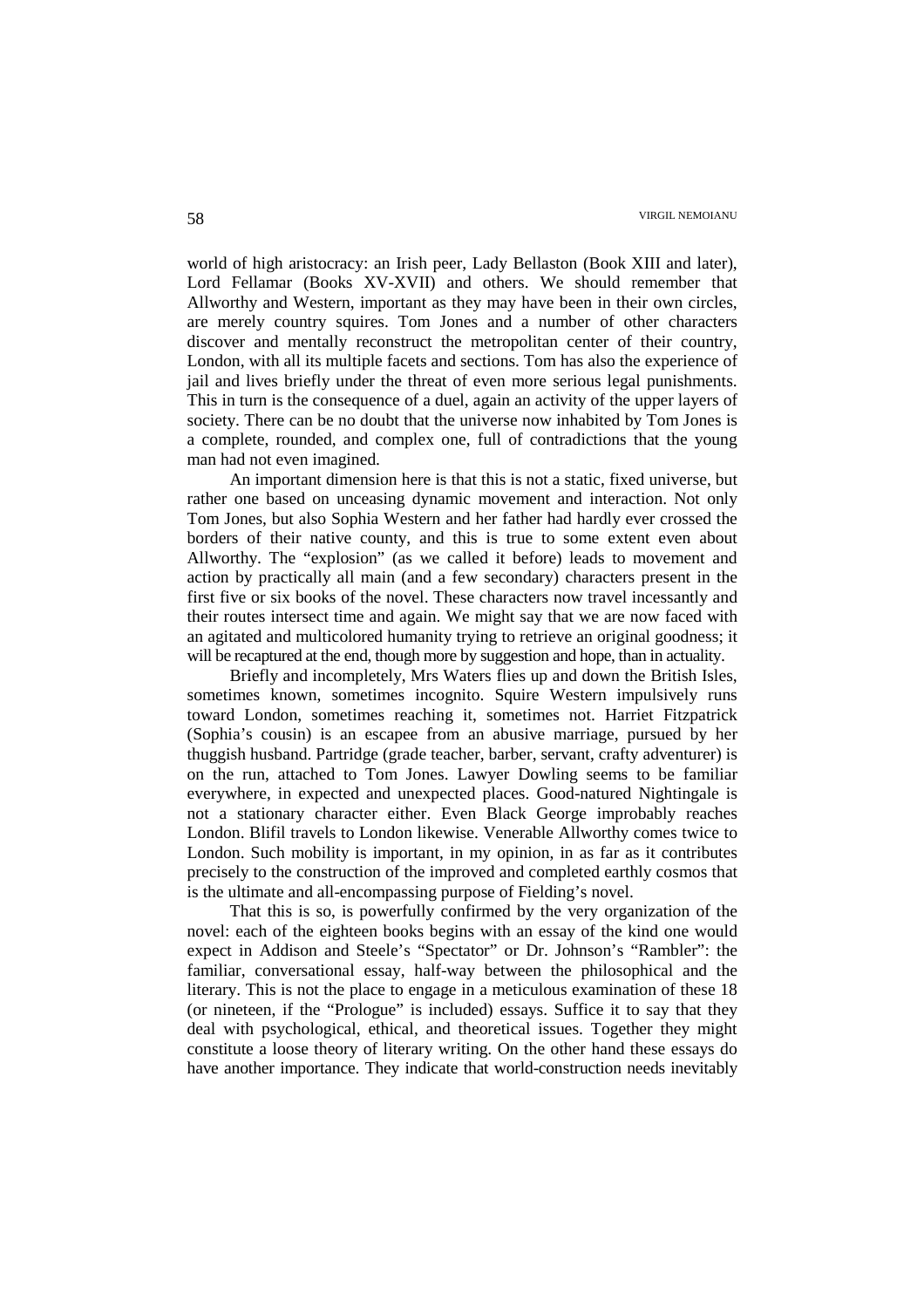an intellectual dimension that should help us understand nature and society. World-construction, we are thus told, is not a strictly physical or material activity with strictly physical or material outcomes. Interpretation is not just a game, but a useful, indispensable, contribution to human depiction and social healing.

Perhaps the most important in these successive layers of what we have called world-construction is the *pattern replacement and truth discovery* whether by Tom Jones himself, or by Allworthy, and certainly by the reader. A number of appearances are nullified and replaced by simpler and in a way more enlightening or explicative sets of facts. These contribute much to the erection of a world more closely analogous to Divine Creation.

To provide several examples, the adventurous Mrs. Waters turns out to be Jenny Jones, servant of Tom's servant and alleged illegitimate mother of the foundling; she ends up by eventually becoming the respectable wife of a parson. The spurious motive of Tom's imprisonment is dispelled entirely. Molly Seagrim is not the mother of Tom Jones's bastard child, the honor of paternity belongs to his ever-moralizing instructor, Square. Sophia Western is not Jenny Cameron. The repeated misrepresentations of Lady Bellaston regarding Tom Jones are ultimately all divulged. More generally Tom Jones gradually sheds his different masks: beggar, felon, erotic cavalier, society lion and is seen at the end settled in the role of sedate country squire. His erotic adventures are indeed numerous: Molly Seagrim, Mrs. Waters, Lady Bellaston, potentially Miss Honour as well as widow Arabella Hunt (who openly and unabashedly proposes marriage to him XV, 11) are all enthusiastic sex partners. However, in all these cases, Tom Jones is the passive and seduced partner, many of these female characters would be called nowadays "cougars" in search of a "boytoy". It might also be interesting to speculate whether the phonetic kinship between the names Don Juan and Tom Jones (the second a more vulgar or colloquial variant of the first) has any significance.

In fact Tom Jones is consistently loyal and faithful to Sophia Western, yet even in this case he is far from being enterprising or aggressive, rather he shows himself devoted and submissive. Their conjunction becomes definitive once the various patterns of reality are radically modified and purified. Of these patterns the most important by far is the one disclosing that Tom Jones is the senior brother, the more legitimate heir, virtuous in his stem and roots, his follies and errors being merely secondary or even misunderstandings of his generosity, kindness and willingness to sacrifice himself. The establishment of veracity is due, the author emphasizes, to Allworthy's willing repentance and admission of grievous fault.

We can conclude that the world-construction (an *"imitatio Dei"* in its way*)* in "Tom Jones" has four pillars. The *first* is spatial expansion and enrichment. The *second* is the modification and improvement of cognitive patterns, truth replacing mere initial impression. The *third* is the incessant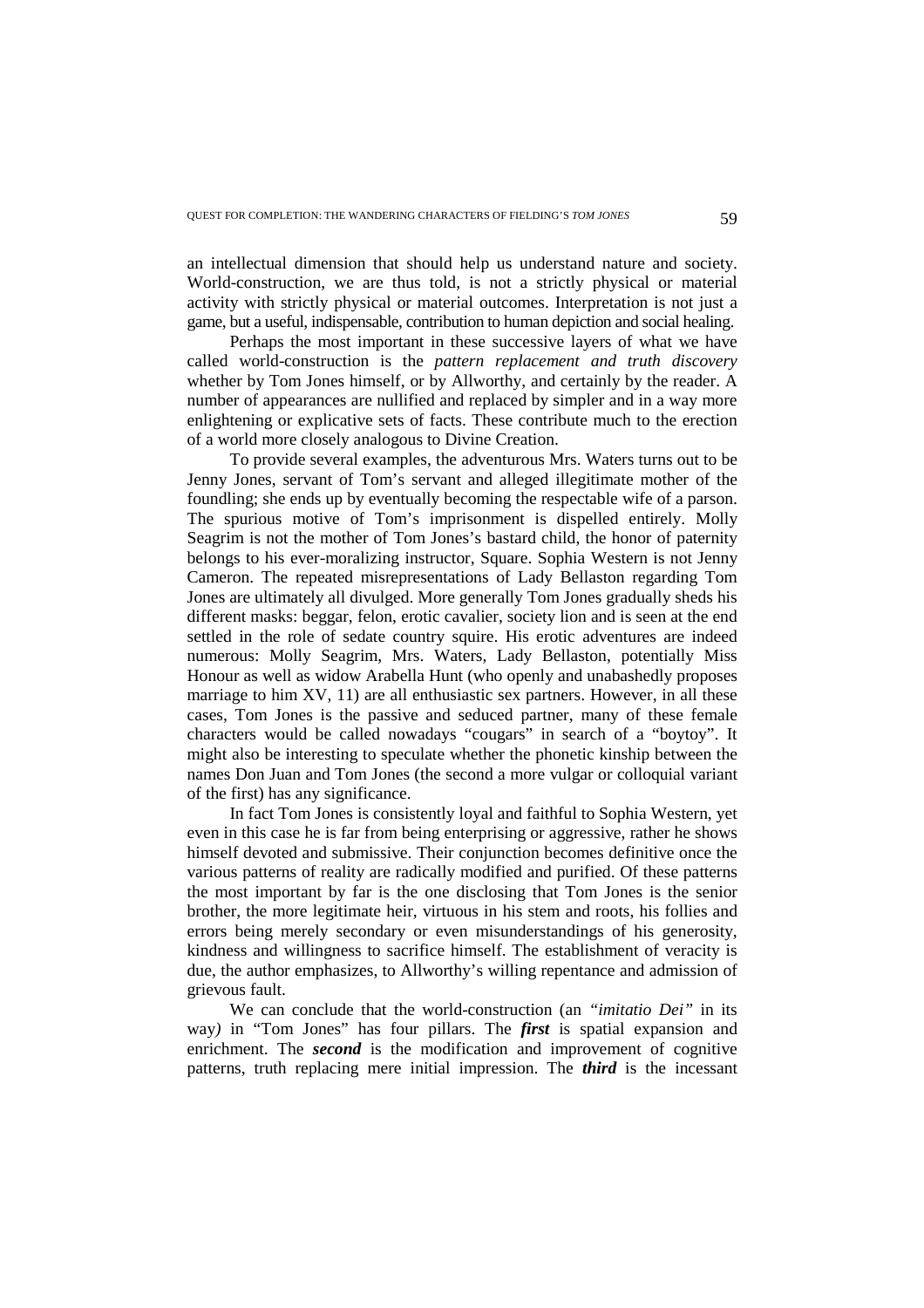mobility and dynamism of the characters. The *fourth* is the gentle and light-handed authorial pressure and philosophical explanation particularly in the introductory chapters, but not exclusively there. This is helpful in producing coherence and in vindicating the creative process. Throughout the novel transcendence is alluded to, or present by an ethical metonymy, rather than referred to directly and immediately.

Before finishing our all-too-brief exploration it is useful to point out that Fielding's novel can be placed inside a family of narratives, some of them approximately contemporary, others subsequent, in which we recognize a number of kinship features. Thus there are, as has often been observed by critics, elements of continuity with the picaresque tradition. We have to take into account however that picaresque novels are focused on just one character and that we have eliminated this kind of narration from the very beginning (*Robinson Crusoe*, *Peregrine Pickle* and dozens of others), prior to this chapter. At least two major works remain, too short to be taken into account. One of them is Tobias Smollett's *Humphry Clinker* (1771), the other is Oliver Goldsmith's *Vicar of Wakefield* (1776), while *Tom Jones* was published, of course, in 1749.

*The Vicar of Wakefield* is a mere "novella" (long short story, short novel); the main analogy is the "divine-like" figure of Pastor Primrose who is submitted to the pattern happiness-fall-redemption. *Humphry Clinker* covers more geographical space in the service of reconstructive cosmic healing than *Tom Jones*, it also depicts a wandering society or group or tribe, with numerous types and dimensions, but it has less textual thickness than *Tom Jones*, also its cosmic construction is less articulate.

Surprisingly, better and deeper parallels can be found in Alessandro Manzoni's masterpiece *The Betrothed* (1827, 1842). There the action is more romantic, more dramatic, picturesque, and spectacular, after all it is embedded in the Romantic age. However, the skeleton of the *imitatio Dei* is much like the one of *Tom Jones*. We have a couple of enamored young people who are separated and who desperately try to be re-conjoined. They are engaged in compulsory wanderings, undergo adventures and cover large spaces, not only geographically, but also socially (in other words horizontally and vertically at the same time). The cosmic rebuilding ends in spectacular ways. Suspense and tragic options are encountered at every step, whereas in *Tom Jones* what prevails is comic misunderstanding, and a kind of general mildness, encouraged by the playful authorial voice.

*Middlemarch*, perhaps the greatest achievement of European *realistic* fiction (1871-1874), differs from the above-mentioned works in as far as its skeleton is not the "walk". This is not a cosmic construction by gradual, friendly and mild, dangerous or hectic, movement. It is much more constrained, most of the movements are observed inside a limited circle, inside confines and borders: